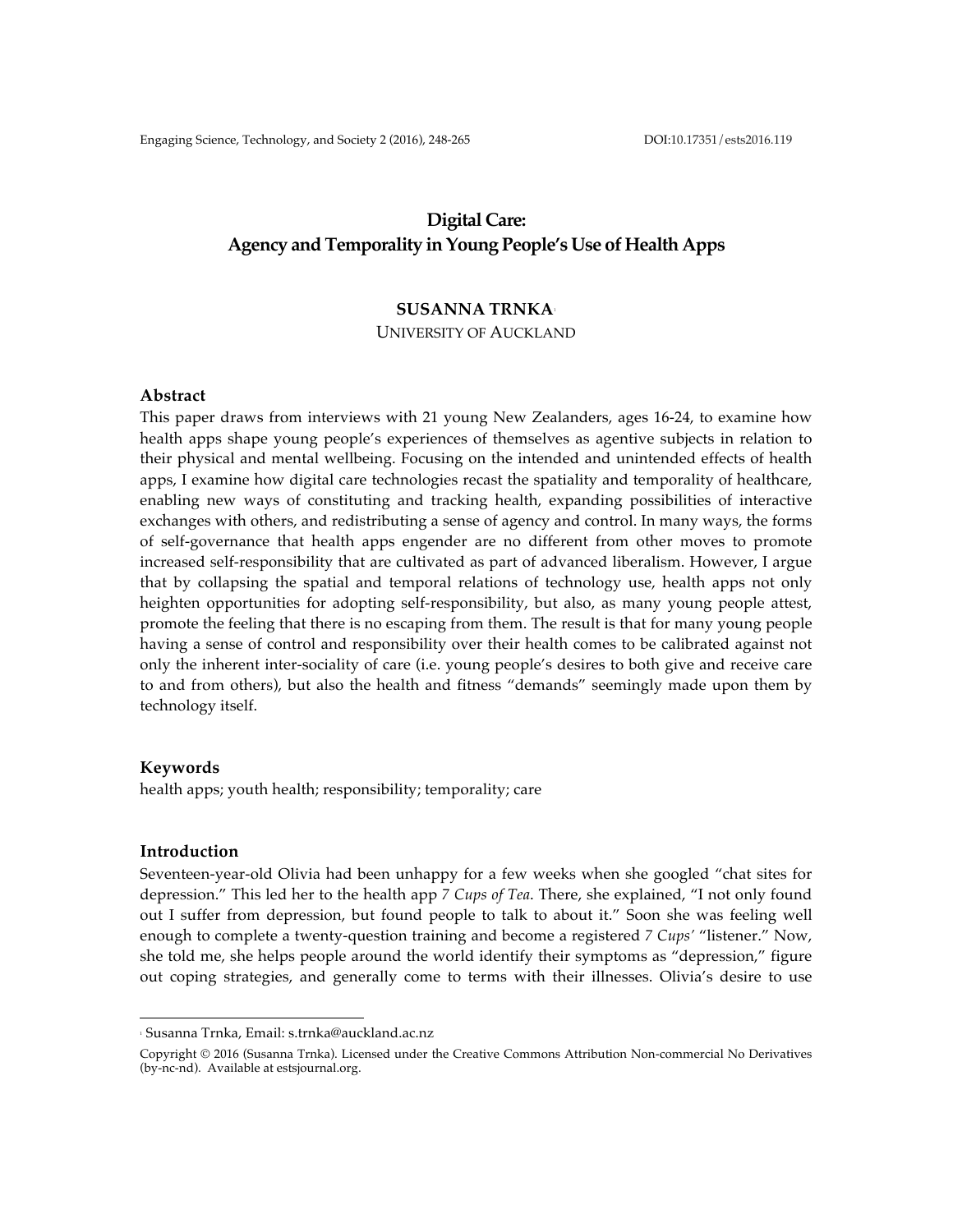digital technology to take responsibility for her own health and offer care to others is hardly unique. It is emblematic of how digital healthcare is being employed to re-craft therapeutic strategies, reframe the temporal dimensions of health, and augment online and offline networks of care.

From teenagers to the elderly, people across the life-course use health apps to selfdiagnose, collect and cross-check health and fitness information, and track data related to their own physical and mental wellbeing. Since the launch of the first app in July 2008, an enormous proliferation of apps has followed, with an estimated 165,000 apps focused on health available as of September 2015 (Riaz 2015). Use of online health sites, some of which are now integrated into health apps, is even higher, with leading sites such as *WebMD, NIH,* and *Yahoo! Health* receiving, respectively, an estimated 80 million, 55 million and 50.5 million monthly visitors (Top 15). Given the rapid spread of health apps and associated technologies, we are only beginning to grasp their present, and potential, impacts on healthcare.

Health apps operate on a global level, linking individuals into global networks of information, finance, and sociality, both corporate-controlled and "user-created," not-for-profits. While there has been widespread concern over the ethics of data sharing and the collection and sale of "big data" with respect to websites and apps (Boellstorff and Maurer 2015; Lupton 2016), a similarly worrying, if much less noted, characteristic of health apps is that due to their novelty, they remain largely unregulated, operating outside of the state's jurisdictions over healthcare (Buijink et al. 2012; Lupton 2014a). Developers can thus create tools for self-diagnosis or the promotion of health and wellness advice without any medical input or oversight or even disclosure of the sources of the medical advice their devices communicate.

Arguably the number one quality that attracts many users to health apps is their immediate accessibility (Goggin 2011). As with mobile phones, health apps are viewed as available, "anytime, anywhere, [for] anyone" (De Vries 2012: 12). As long as the infrastructures that underlay them, namely mobiles and connectivity, are available, health apps provide an almost immediate, and often free or relatively cheap, mode of individually-tailored information exchange. This is, however, just one aspect of how health apps, themselves a new form of infrastructure for communicating health information, are reshaping health and health-seeking behaviors.

The effects of infrastructural change are frequently not only unexpected but can remain largely unnoticed or attributed to what appear to be more visibly agentive sources (Jensen 2016; see also Bowker 1995). Health apps are, however, currently novel technologies that occupy the popular imagination, making them often the *focus* of attention, as much as the information and forms of sociality that they convey. Indeed, their novelty is part of their attraction. Like other seemingly "magical" technologies (van der Geest and Whyte 1989), apps appear agentive, holding out the potential for users to transform themselves in quite profound positive and negative ways but also making demands and ostensibly driving behavior, particularly through their reconfiguration of the temporal and spatial configurations of healthcare practices. It is unclear, however, how long this moment of visibility will last. As with the Internet, which was an object of fascination and is now arguably viewed mainly as the *source* of objects of fascination, it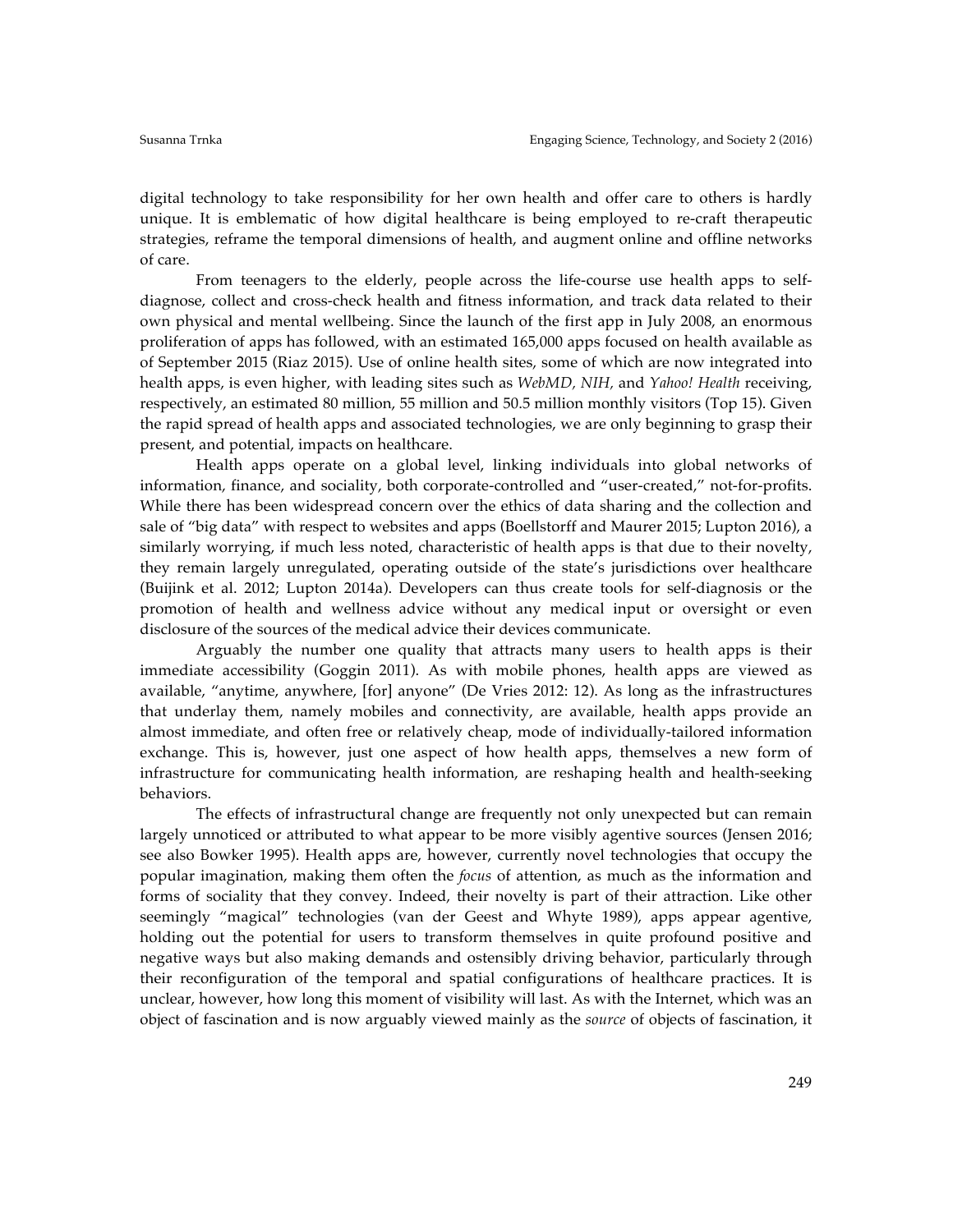is possible, and indeed likely, that awareness of health apps as a technology in-and-of-itself will fade into the background, making this a privileged moment for examining how users actively engage with a nascent technology and grapple with its visible and not so visible impacts on therapeutic practices. The comparison with the Internet is apposite as, in some ways, health apps are operationally an extension of the Internet, but there are also substantive divergences given the temporal and spatial flexibility apps enable. It is thus useful to compare them to what, by now, feel like more "traditional" forms of the e-health, throwing into relief how they encourage new facets of patient subjectivity.

Much like the technology itself, research into how health apps are being used is in its early stages. Some promising lines of analysis have focused on the role that health apps play in heightening self-responsibility for health and fitness, promoting what, following Nikolas Rose (2006), is frequently referred to as patient *responsibilization* (e.g. Lupton 2012, 2013, 2014a, 2014b; Nicholls 2013; Thomas and Lupton 2016). In this paper, I take a slightly different tack, considering health apps as a novel technology that not only fosters self-responsibility but also recasts health temporalities, thus impacting on how app users experience themselves as agentive subjects in relation to their physical and mental health. I suggest that by radically expanding the Internet's reach and thus reframing the temporalities of healthcare, health apps heighten and intensify both self-focused and interpersonal dynamics of care and add a new dimension of technological compulsion to experiences of healthcare. The result, paradoxically, is that the very tools that are intended for facilitating patient autonomy are experienced by some users as stripping away their control over their health.

My analysis here is centered on material collected through interviews with 21 New Zealand young people, ages 16-24. Taking place in May 2015 and over the six month period of December 2015-May 2016, the interviews were carried out by myself and by a student research assistant, Andrea Merino Ortiz. Our interlocutors included high school and university students as well as young people living and working in Auckland, New Zealand. In addition, while we waited for ethics approval, Andrea undertook her own self-exploration of health apps, some of which informs my discussion here (see also Trnka and Merino Ortiz n.d.).

In our interviews, we invited young people to talk to us about any experiences they may have had with "health apps and health websites." Strikingly, almost all of our interlocutors interpreted "health-related" technologies in a very wide frame: we heard about their use of fitness technologies and programs such as *Fitbit*, *Sworkit* and *MapMyRun*, their engagements in a variety of mindfulness and meditation apps, and their experimentations with sleep apps and period trackers. But until they were prompted, very few spoke of using apps or the Internet to deal with illness episodes––for example, googling illness symptoms to see what might be ailing them. Their comparative lack of enthusiasm to do so underscored a general tendency to interpret "health" as the *maintenance* or *maximization* of health and wellbeing (Dumit 2012). Just as strikingly, more than half of our (admittedly small) sample use apps for maintaining or optimizing emotional or mental wellbeing, ranging from coping with anxiety and panic attacks to practicing mindfulness and meditation, and described supporting their mental wellbeing as a significant facet of their health-related activities.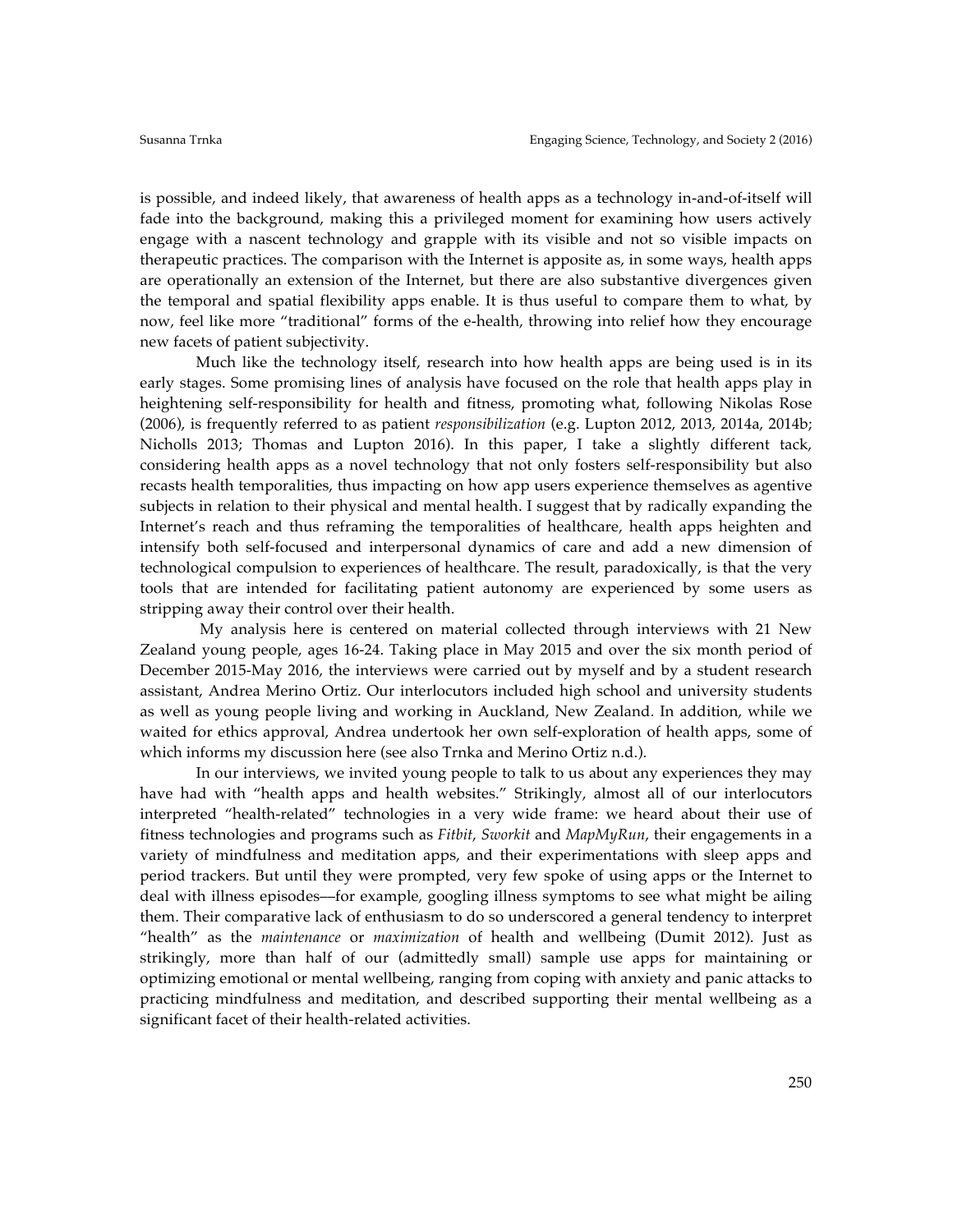Many of the youth we spoke with highlighted health apps as an easy and convenient way of taking charge of their health. Some of them described the centrality of e-technologies in facilitating moves towards more independent care as they grew into young adulthood, with one, for example, noting that today "Google is my parents" when it comes to healthcare. But our discussions also reveal new sources of concern and ambivalence over where agency over healthrelated activities is vested, with some youth crediting e-technologies with *compelling* their behavior and not always in positive directions.

## **Responsibility in the Context of Care**

Within the literature on eHealth, as well as in studies of contemporary health more broadly, much has been made of how online technologies contribute to the late 20th and early 21st century emphasis on self-responsibility. Apps and other web-based technologies become one of a variety of means for inculcating a new ethic of personal responsibility as we become "responsibilized" into so-called "expert patients" who self-manage our health and well-being (Rose 2006; see also Broom 2005; Dumit 2012; Kirmayer et al. 2013; Lewis 2006; and Lupton 2013; 2014b). As much of the literature on this attests, there is a decidedly moral edge to this understanding of the self, as those who are unable––or unwilling––to self-manage are deemed morally deficient (Rose 2006). The unable or unwilling are, moreover, viewed as guilty of letting down not only themselves but society as a whole; as Michel Foucault (1997[1994]) long ago noted, "care for the self" is intimately imbricated with the goals of liberal government.

New Zealand has often been noted as being at the extremes of promoting neoliberal governmentalities, both in healthcare (Barnett 2000; Fitzgerald 2004), and more broadly. As part of the "New Zealand Experiment," the country became "a paradigm case of neo-liberal political reform … regarded as remarkable for the purity of its new state managerial design, the speed of its implementation, and the ideological certainty with which it was pursued" (Lewis 2004: 161; see also Kelsey 1995; Trnka and Trundle 2014). Increased self-responsibility for health manifests itself in this context not only through self-management of illness, but also self-diagnosis and, at times, independent experimentation with drug therapies (Trnka 2014; Trnka and McLauchlan 2012). How do digital technologies enhance and detract from these practices?

Given New Zealand's emphasis on self-responsibility, coupled with the fact that young adulthood is widely viewed in the West as a time when people are expected to embrace their new-found independence and take charge of their lives (Du Bois-Reymond 1998), it was not surprising that many of the young people we spoke with enthusiastically related how health apps provide them with the capability of re-constituting themselves. Sergei is a 24-year-old Russian-born IT product manager who describes himself as the kind of person who derives "a lot of satisfaction and pleasure" from achieving his goals. For Sergei, using apps is an easy, low-cost opportunity to remake himself, actively remolding aspects of his physique, his mental state, and his daily behavior. Last year, he took up a group *Fitbit* challenge offered by his company, driving

 

<sup>2</sup> All names are pseudonyms.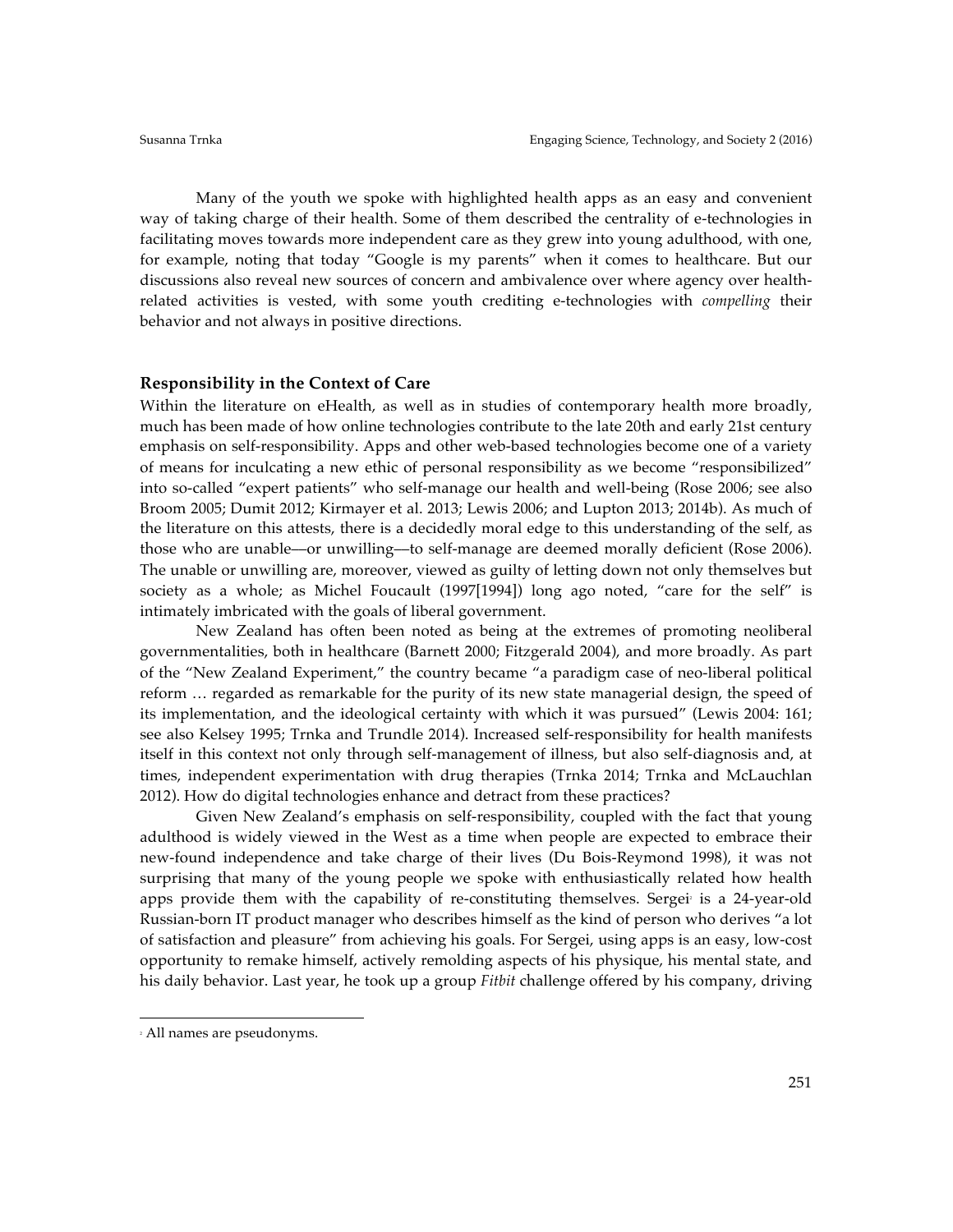himself to gain muscle mass. This year, he is using the same company challenge to work with a mindfulness app, recording and analyzing his emotions and behaviors with the aim of devoting more of his time to activities that generate positive feelings.

He explained, "I want to maximize my *inflow* state of mind and so have started using an app called *InFlow* … that prompts you 3 to 4 times a day to record what you are doing and how you are feeling. The first part of my year was [spent] checking in using the app… [and] in 3-4 months, I could see what activities result in feeling good and then maximize the number of these activities and see the results."

He described how the app has had both immediate and long-term positive effects: "you know you will get asked [how you are feeling] at some point during the day, so you are encouraging yourself to feel good. …I remember very well … the times I record that I am feeling really bad, so even subconsciously I try to avoid those activities. So I guess in a way having entered data about what you are doing and how you are feeling has taught me how to maximize the number of things that make me happy."

While Sergei was generally positive in describing his interactions with *InFlow*, other app users seem simultaneously both to embrace and to feel daunted by, or even frightened of, how driven they felt to fulfill the goals they set themselves through their apps. Sarah, a 24-year-old NGO worker, is as goal-oriented as Sergei, but recognizes that her ambitions can have a down side. A few years ago she had a bad experience using a calorie counting app that resulted in her teetering on the edge of an eating disorder. Today she uses a running app and has seen tremendous progress in her fitness, to the extent of being able to visit Mount Everest Base Camp a few months before our interview. Describing her feelings about the app, she wavered between appreciating how the daily notifications and records of her progress push her to keep on track, and worrying over whether she is again becoming too inflexible or even, as she put it, "obsessive" about her health regime.

Sarah: I think that even if I missed one day—like I couldn't run or do something—I would probably go for a walk or do something for [a] longer [time] the next day. Not because I am worried about not being in shape, but because I would be [wanting to push myself]. When I was getting the motivation for Everest, it was like "it is either gonna hurt *now* or it is gonna hurt when I am like half way up a friggin mountain and I can't do it." So in my head I'd rather push myself now …

Interviewer: I mean, eventually you are gonna have to do it [miss a day]?

Sarah: Yeah, but that still makes me freak out, if I think about missing one day…. Oh, you are right! Ahhhh, I need to keep that [worry over missing a single day] in check!

While Sergei and Sarah both embrace the idea that by setting a goal and working toward it they can transform their lives, others find that aiming too high can "demotivate you" when they find themselves failing, either in respect to their own goals or the achievements of others. Indeed, another direct reflection of the ethical mandate of taking self-responsibility is the large number of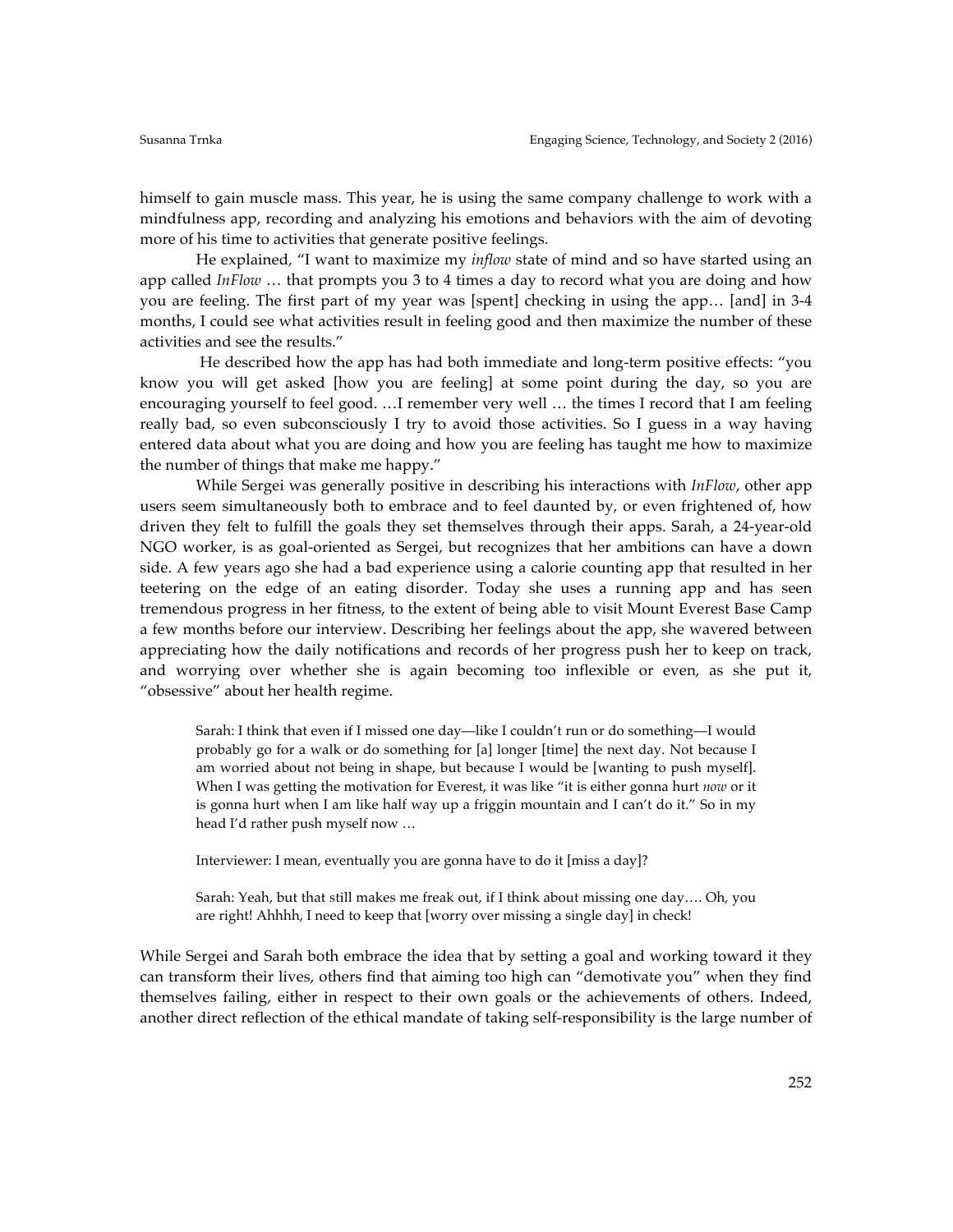young people who described the *guilt* they feel when they do not partake in the health and fitness regimes they have set up for themselves through their health apps. Michael, a 23-year-old student, recounted that forgetting to use his fitness app makes him feel like "I am being lazy, like [I'm] lying in bed or something [all day]. I feel like a kind of a sense of obligation [to exercise]." Lilly, a 20-year-old student, not only felt that she "let herself down" when she couldn't keep up with her yoga app, but that she had "failed" when the charting of her fitness activities revealed a momentary dip or other anomaly as everything should, she explained, "remain steady." Describing the effect that "failing" on her fitness app has on her, she recounted, "there is that moment when you might have a piece of cake, and be like 'well, I sort of failed, so might as well just have some more cake, because I failed already.'" Lilly also worried that her apps might broadcast her failures; when asked about data sharing, she was one of the few young people who expressed concern, fearing that a GPS tracking feature on her phone might one day enable a health insurance company to catch wind of her proclivity for fast food (given her numerous trips to KFC) and adjust her insurance premiums accordingly.

Many youth referred to the motivational, or de-motivational, aspect of apps and online technologies in terms of the "inspiration" it did or did not provide. Lilly felt overwhelmed by inspiration, while others took a more pro-active attitude towards it. Sarah found that earlier forms of "dieting inspiration" had a negative effect on her sense of wellbeing, and now selfconsciously focuses on surrounding herself with positive health messages:

I put a lot of things like "seize the moment," "go find adventures" and "don't be scared to try new things" [on *Instagram*] and take that [into]... my work day. It's like you get into the daily grind and then you check *Instagram* and you are like, "Oh––breathe," "plan the next adventure" or something like that. I don't know how much of that is in my nature or how much is because of the app. … [But] it is the good side of the apps … You can probably do it offline and put posters on your wall and [there are] articles you can read and books, and being with people and talking ... But you can also make a positive little world for yourself online.

As the accounts of these young people suggest, new technologies both reflect and create political ideologies (Reeves 2016; Sharp 2014), in the sense of heightening possibilities for the realization of the responsibilized self. Not everyone can participate in these exercises, but even those who actively eschew them do so under the shadow of apps as an easily accessible and widely popular medium and approach to self-cultivation. For the many who *do* use them, part of their popularity lies in how they seemingly enable users to engage in an array of health and fitness activities, just about any time and anywhere, while promising to provide them with privacy and a sense of control.

## **Maintaining Privacy and Control While "Signing Your Life Away"**

Like mobile phones, which provide one of the primary platforms for health apps, one of the allures of apps is their ready availability, portability, and speed of access. For many young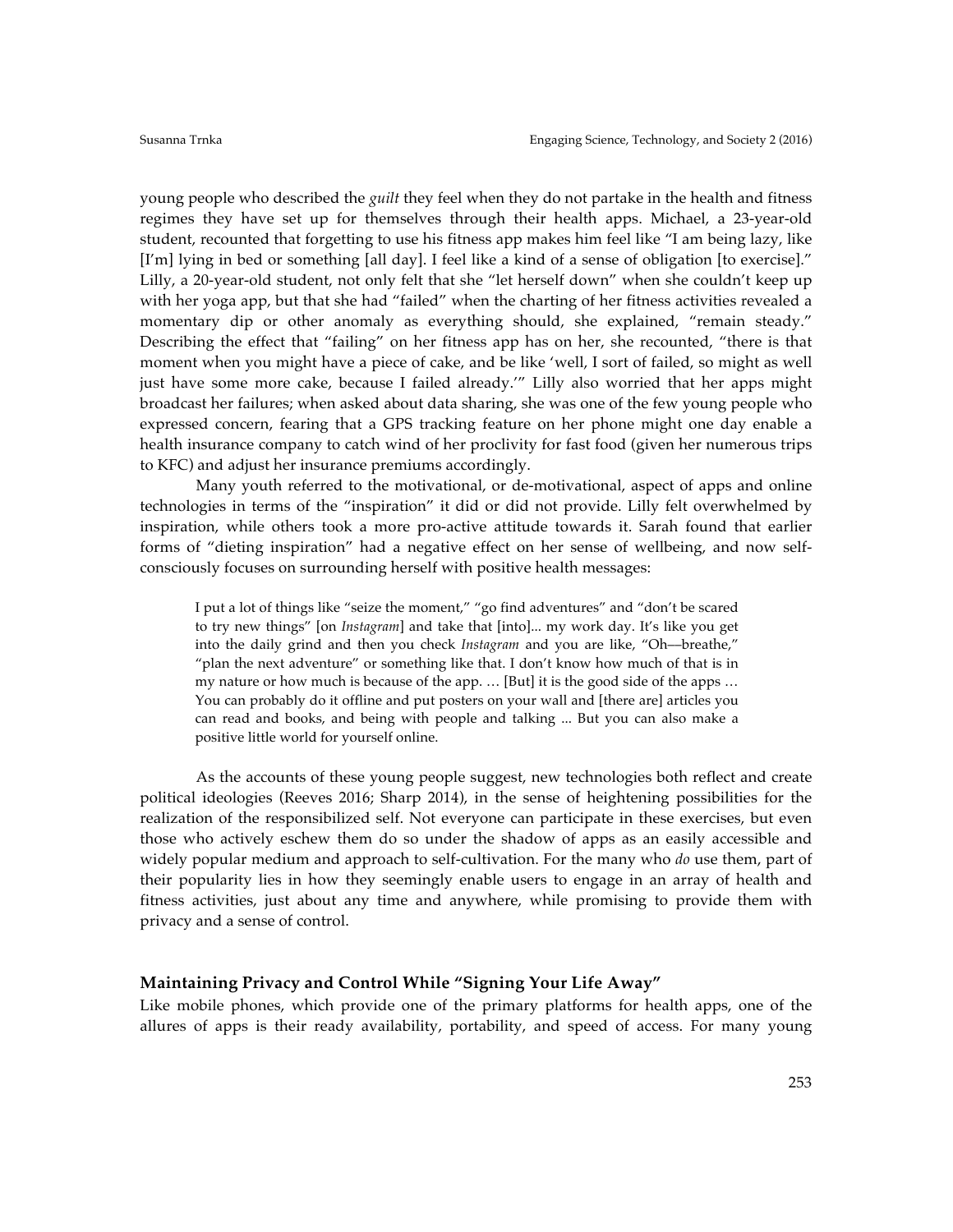people, an associated feature of portability is the privacy it enables (Gibson and Carthwright 2014). As Jenna, who recently started using a period tracker, explained, now the dates of her menstrual periods are stored on her phone, while before, "usually I just marked them on a calendar and I had an awkward couple of conversations when my flatmate was like 'Why do you have highlighter on some of the days?' [laughs] ... So this is a little bit more private."

Just as importantly for many users, many (but not all) health apps enable health information to be accessed without requiring personal disclosure. For Olivia, who at seventeen decided she had depression and was going to treat it via online chat sites, the privacy provided through *7 Cups* was vital as it allowed her to seek help without involving her parents. She recounted a previous occasion when she was scared that what turned out to be a urinary tract infection might be a sexually transmitted infection and attempted to privately access medical care. At that point 16 years old and living at home with her parents, she made an appointment with her family physician whose receptionist promptly texted her mother an appointment reminder, even though Olivia was by New Zealand law an adult in charge of her own healthcare. The result was a heated confrontation between mother and daughter. This time, she wasn't going to make a similar mistake, she told me.

Older youth aren't as worried about their parents finding out, but nonetheless relish the possibilities of anonymous interaction. Lilly told us it would be excellent to use an app to attain professional counseling because you could be "anonymous and have someone that you don't know and who is not going to judge you [to talk to], and have a conversation that is a bit more unrestrained than if you were talking to your mother." In a similar vein, Kerry Gibson and Claire Cartwright (2014) found that youth are attracted to counseling services conducted through text, because it both remains anonymous and enables them to stop replying at any time, granting them both more privacy and greater control over the terms of their therapeutic encounters.

For 23-year-old Michael and his live-in girlfriend, the privacy enabled by a fitness app allows them to explore exercise programs that they would never take up in an ordinary gym. He explained that "what I like about it is that we can do it in our own home, like in the bedroom, so it's not embarrassing or anything. Because you don't have to go outside and have other people see you. [My girlfriend] did say to me after the first time we tried the app, 'I am so glad we are not doing this out in public.'" Moreover, while others may relish the opportunity to upload their data and compare their improvement with that of other users, Michael and his partner embrace the opportunity to do precisely the opposite, appreciating how, unlike in an exercise class, the app enables them to individually tailor their trainings, controlling their pace and progression of without reference to anyone else's interests or progress.

The emphasis on the privacy enabled by health apps may seem surprising given that so much current discussion focuses on how these technologies amass information that is both personally sensitive and commercially valuable, turning users' self-tracking into profitgenerating enterprises (e.g. Buijink et al. 2012; Lupton 2014a). These two levels of disclosure are, however, seen as radically distinct: young app users are interested, and often intensely so, in whether or not other users will be able to view their data, particularly in terms of how this may affect their personal reputations, but tend to be much less concerned with how that information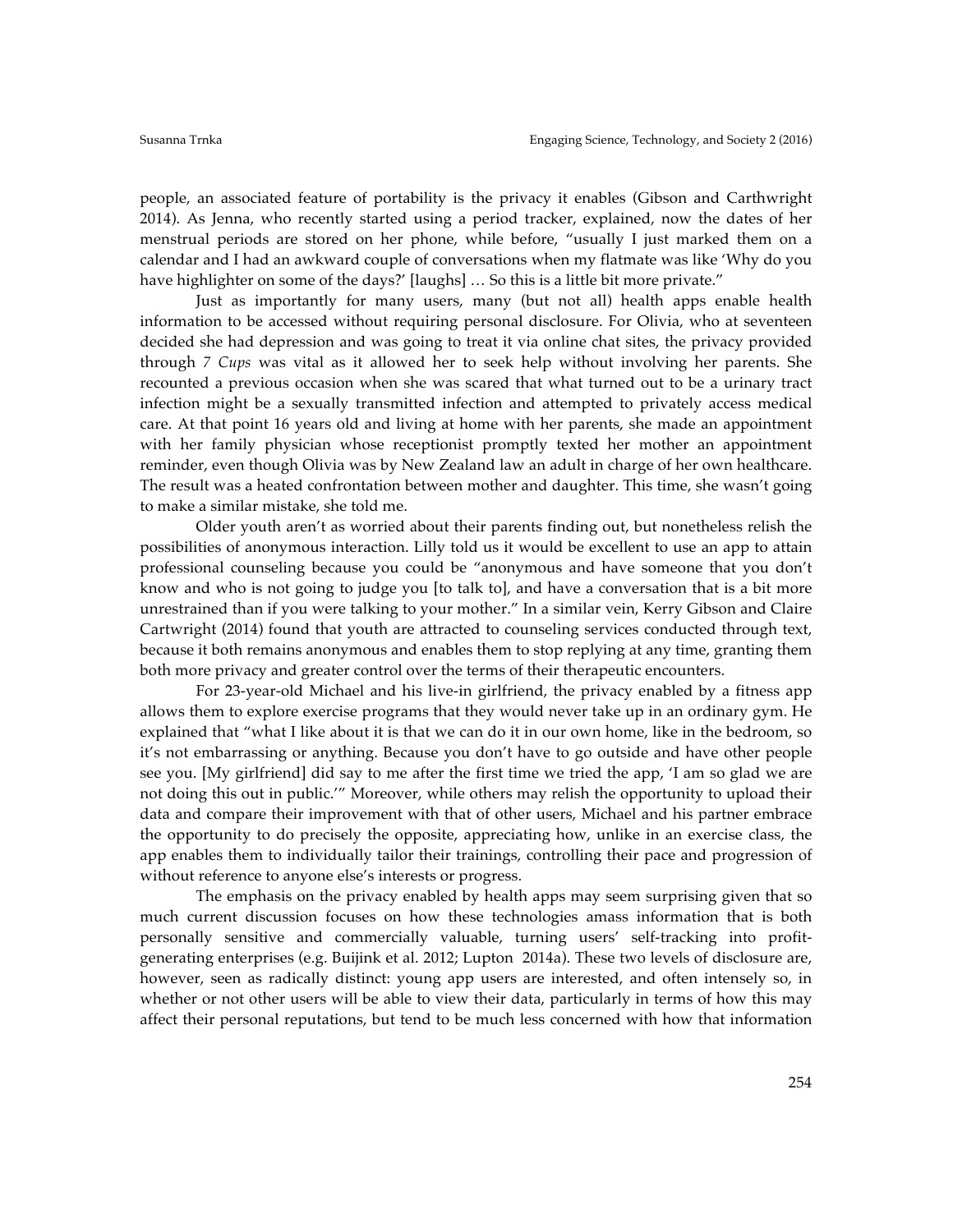may be collated and used by commercial entities. Indeed, many young people refer to the commercial collection of their data as an unwanted, but nonetheless easily tolerated, fact of life. Sergei, who works in an IT company, encapsulated this perspective when he stated, "with any cloud provider, when I clicked 'agree' in the *Terms and Conditions*, somewhere in there it says they can share the data. … They know exactly what I am doing and they can do whatever they want [with it] because they asked you to sign your life away. It's okay—it is part of living in 21st century." The trade-off is that while money might be made off of one's data, users are able to access information, and the means of organizing and storing information, for free or at least relatively cheaply.

Health app use is thus linked to the market place in two ways: the creation of valuable data and the circulation of free or inexpensive expertise. For many users, it is not only that they can access advice for free but also that the interactive nature of searches and chat sites reinforces their sense of control and even mastery of health information. Instead of being positioned as passive recipients of healthcare, they are actively engaged in seeking out and determining the value of information. The advice they access, moreover, often appears specifically tailored to their individual conditions, heightening their sense of being active participants in taking care of their healthcare needs. For Olivia, engaging in a chat site for depression meant that she was not only comparing her state of mind against descriptions of "depression," but interactively receiving responses to, and even assessments of, her specific, individual circumstances, in ways that reinforced her own self-diagnosis.

## **Agency and the Recasting of Health Temporalities**

The feelings of control that apps can encourage are, however, tempered for some users by their sense that the technology has an agency of its own. Apps structure particular kinds of affective engagements in health activities, creating a sense of responsibility and guilt, competition, success or failure. These affective responses drive particular behaviors to the point that some users describe apps as agentive forces, particularly when they are felt to restructure the temporalities of health and healthcare. As anthropologists, sociologists, historians, and philosophers have underscored, control over time––including the structure and tempo of mundane, daily activity and inactivity––can radically impinge upon people's sense of where agency over their behavior lies (Greenhouse 1996; Rutz 1992; Verdery 1996). Apps have life spans that can last a few minutes to years of a user's lifetime. While apps can be deleted at any time, some users feel like specific apps impinge on their abilities to temporally frame their healthcare activities, appearing unable to wrest free from their demands.

For Michael, having an exercise app that is not only free, but always accessible, makes it harder to justify why he doesn't train more often. "The phone is in my pocket [so] I could just do it, and then [the question] is *why are you not doing it?*" he explained. While many youth expressed feeling similarly "guilty" when they don't make use of their health apps, others worried about apps' possible obsessive qualities. And some very frankly stated that instead of feeling in control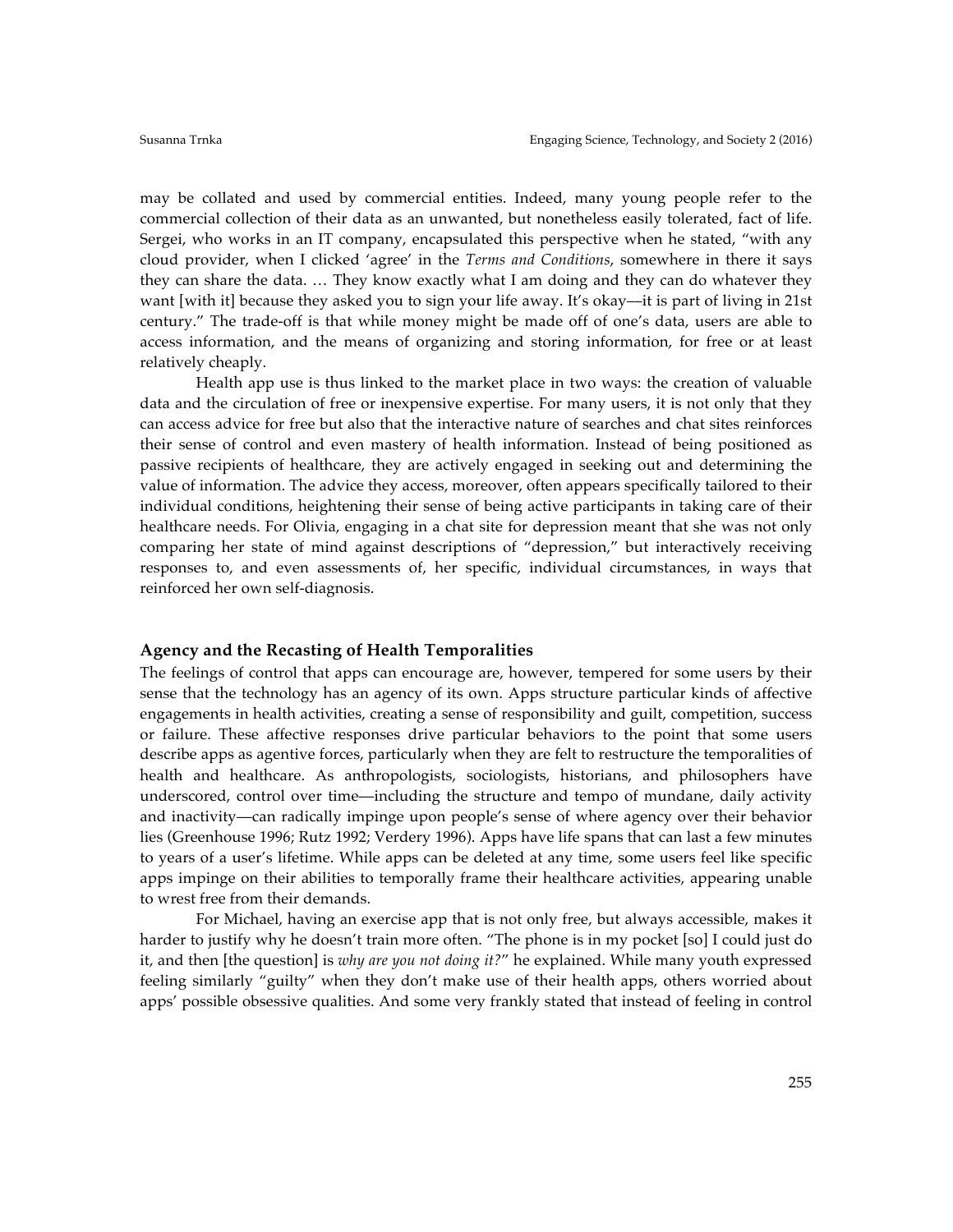of the app and using it as the tool they intended it to be, its constant interruptions and demands on their time and attention make them feel like *they* are the ones in danger of being controlled.

Sarah spent some time "obsessed" with a calorie-counting app that would scan in the barcodes of ingredients and calculate the calorie of each mouthful. "You just get obsessed with numbers," she explained, "worrying over three calories. … I think it was just the numbers that you could see going up and down [on the app]." Asked if she thought the app actually instigated, or only enabled, her obsession, she first replied:

the apps give you a means to fuel this obsession that I think most people, or maybe most girls, have with body image. It gives you a way to track it and focus… [and] really *achieve* something. … You get so many different things telling you what is good for you and this is how you get in shape, and this gives you a way to track what you are being told. And some of the promises give concrete results, like you are gonna loose this much by 6 weeks.

But then she began to describe the app in terms of its *demands* upon her:

I just turn off all the notifications 'cause otherwise they can just pop up on your screen at certain times during the day. If you haven't been focusing on it, it is like, "Ohhh come back to me!" [laughs] It [the app] would be like, "You haven't logged your food this morning," or, "You haven't logged your food in a couple of days, like a *we-miss-you* kind of thing." Some other apps email you, being like "oh, we miss you––you seem to be inactive for a while"––like reaching out through other methods if notifications aren't working––which … is just too much… but maybe that is just me, like I hate …. being told things from technology.

Sue, age 18, related having a similar feeling of compulsion when she looks up healthrelated information on the Internet. Too much information at her fingertips leads her to feeling overwhelmed and yet also unable to stop looking into possible conditions she may or may not have. In describing this dynamic, she depicted herself as simultaneously both powerful and powerless in responding appropriately to the information she finds on the Internet, explaining:

I don't think it's natural for people to know about so much. Maybe it's a bad thing to say, but some people are quite weak-minded and can be quite impressionable. And when you hear different stories of people with these sicknesses and when all these very common symptoms could be a possibility [indicating] so many things, it leads you to come back. Because you can't ever just get over it in one session on the Internet, and you keep on coming back.

Having the Internet continually at one's disposal on an IPad or phone further compounds such feelings of compulsion. For others, apps similarly appear to drive their behavior, but more in the spirit of games that take on a life of their own until they are "beaten" or mastered (Maturo and Setiffi 2016). Describing a complicated give-and-take between the agentive force of an app, his own agency, and the social expectations of his friends, Michael related how his previous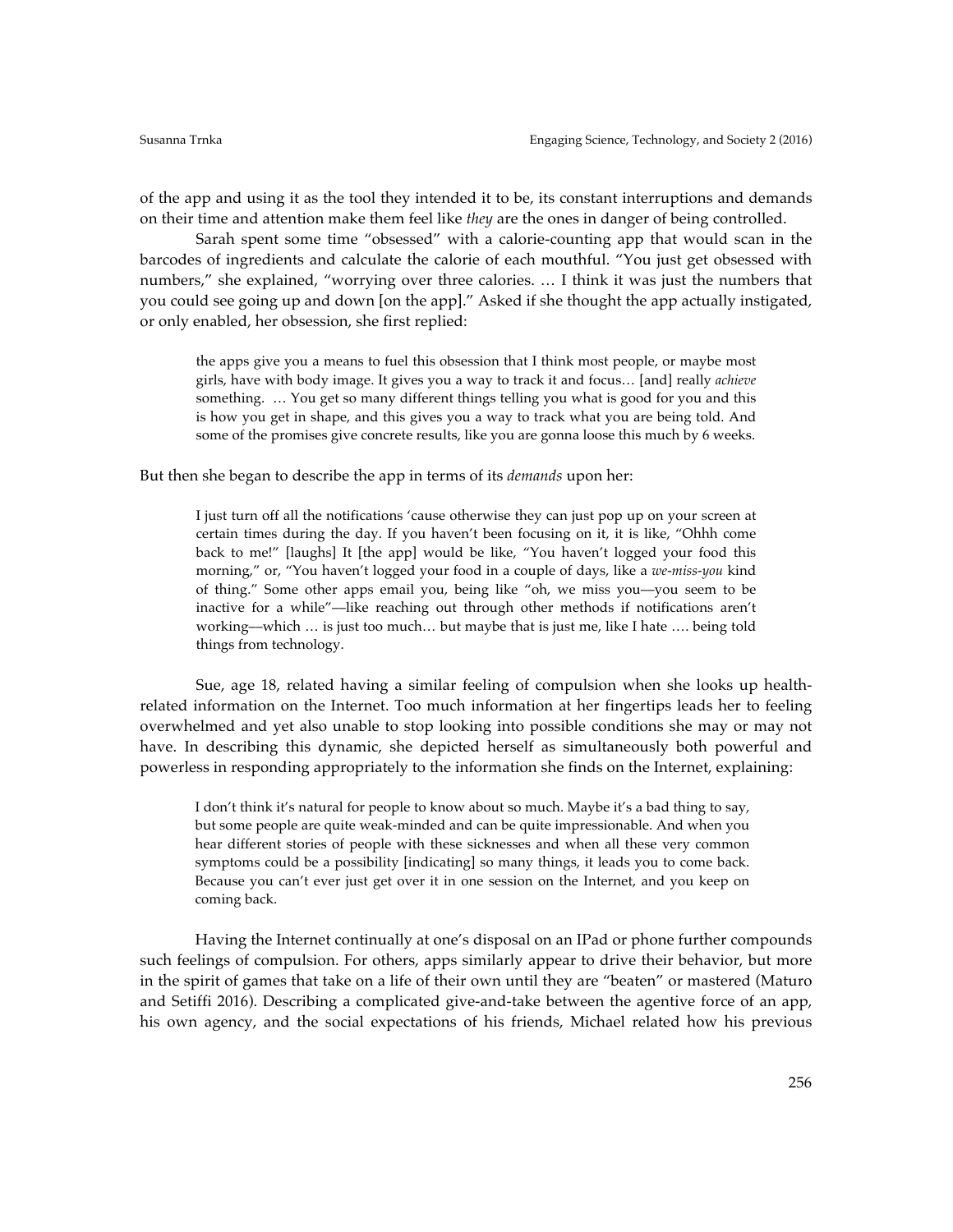flatmate got him hooked on a sleeping app until he "won" the two young men's unacknowledged race to "beat" the app:

My flatmate said it was really good, so I tried it out. I guess the way it works is it uses the microphone in your cell phone to record the noises whilst you are sleeping, and then depending on how restless you are––or whatever, I don't know [the way it works]––it does some science-y thing and shows you with a little graph, where you were spiking or being awake or in a really deep sleep or whatever. [So] you wake up and look at your phone and it gives you a rating of how well you slept, like a 50 percent rating or a 70 percent rating. And so it really turned into a competition between him and I––we were competing about who was sleeping better. Then one night I got a 100 percent rating. I think I was hung over and slept for like 12 hours and got a 100 percent rating. And then I deleted the app off my phone and never used it again. In a weird way I felt like I had finished the app. I clocked it, like it was a video game or something––this is what it feels like to have a perfect night sleep according to the app, now I know and I don't care anymore.

In other cases, the ever-present nature of apps is seen as disruptive of the very activities they are intended to support. Sergei described frustration with how the mindfulness app frequently interrupts his day. Set up to measure how many of his waking hours are spent being "inflow," the app has the ironic effect of interrupting his concentration by making him stop what he is doing to record his moods and emotions.

Users are, moreover, not always being summoned by software-generated notifications. Sometimes interruptions, both wanted and unwanted, stem from other users' seemingly neverending requests for communication. For Olivia, the 24-hour nature of health apps was seen as a real bonus, enabling her to counsel people on the other side of the world. As she explained, often someone will be in strife and needing support at 3 or 4 a.m. in the US when most people in America are sleeping. But as this is the middle of the day in New Zealand, she is wide awake, easily reachable, wherever she might be, on her phone, and ready to help. For others, however, potentially constant communication can wrest open ethical issues regarding their sense of obligation to provide care to others, resulting in confusion over what are appropriate limits to one's availability and the amount of responsibility and intimacy they take on. One young user recounted how challenging she found it when someone she did not know began to frequently message her about their emotional and psychological struggles:

I was having a bad day and wrote something [into my mood tracker app] along the lines of "I'm feeling angry, why won't people do things the way I want them to?" Almost immediately I had three replies from other users, [one of whom stated], "I know what you mean––my parents annoy me so much when they do things their way!" I replied and after a few exchanges, my correspondent began writing more and more about her parents. She informed me that they were both alcoholics and that she was really struggling, at times wondering what was the point of it all. I became genuinely concerned …[and] found myself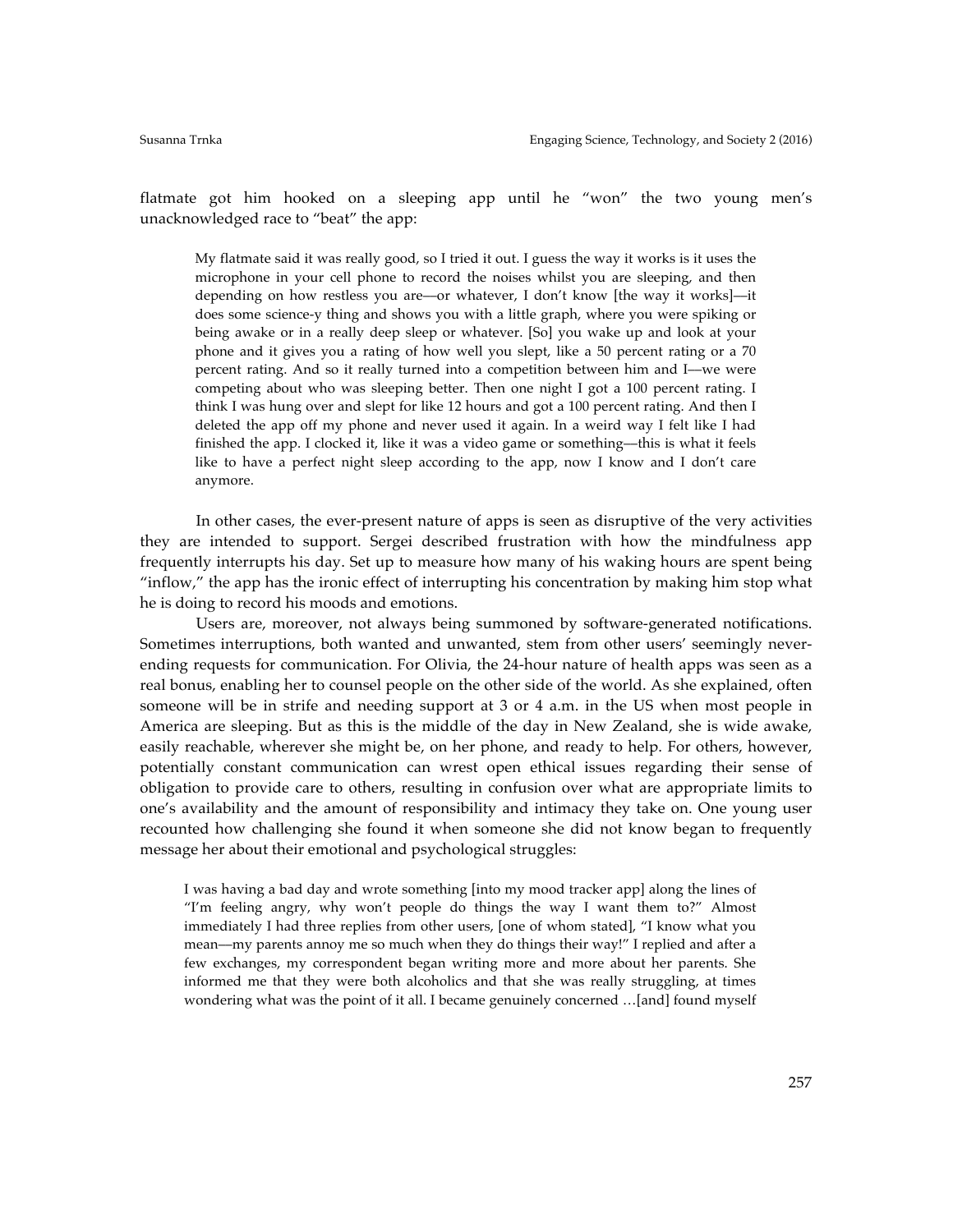suggesting she look into Al-Anon [a support group for relatives and friends of alcoholics, allied with Alcoholics Anonymous].

The next morning I'd almost forgotten about the whole thing when I suddenly got another message from my "new friend." She wanted to know how I was doing and if I felt better. She also wanted to let me know she had been looking into Al-Anon and might be going to a meeting near her. I looked at my phone and a huge sense of regret filled me. Did I really want to establish constant communication with this person? …. In the end, I didn't reply, as it felt inappropriate to carry on. My "friend," however, carried on messaging me, asking me how I was feeling, and expressing concern over my silence… A month later I deleted the app out of sheer exasperation.

While relations formed offline can include similar kinds of boundary negotiations, what is striking about friendships initiated through e-technology is the speed, intensity, and possible ceaselessness of their connection, given the possibilities of 24-hour inter-connectivity. There is also the seemingly simple means of dissolution (Bauman 2003), given the ease with which messages can go without reply and whole apps can be deleted. The actual effects of severing ties may, however, in some cases reverberate for a long time. This young woman at first felt obligated to respond with advice, but later found herself unable to assist in the way that seemed to be desired of her, leaving her in an ethical conundrum that never quite disappeared, even after the app was deleted (Trnka and Merino Ortiz n.d.).

## **Socialities of Care**

Regardless of whether one manages to "beat" the app or feels "beaten" by it, in general, many youth spoke of apps as providing an added dimension of entertainment and excitement not only to health and fitness activities but also to pre-existing social relations (see also Thomas and Lupton 2016). Many of the youth we spoke with engaged with health apps as a new facet of offline and online socialities, either uploading and sharing their data through apps with friends they had made offline, or actively engaging with health apps in front of or alongside friends and partners.

Sergei's office used *Fitbit* as the basis of an intense face-to-face competition, making each employee's daily progress visible for all to follow. As he explained, "I felt a bit awkward first when I was on the *Fitbit* board and everyone could see my steps––when I am active and when I am not active––so it was a bit awkward but then I stopped caring really." *Fitbit* is often promoted as a tool for taking personal responsibility for one's own health, with advertising copy hailing it as way of "help[ing] you stay motivated and improv[ing] your health by tracking your activity, exercise, food, weight and sleep" (Fitbit 2016). Users are encouraged to enhance their progress by "challeng[ing] friends and family" and watching their progress on the leaderboard (Fitbit 2016). In this case, however, Fitbit was transformed into a corporate forum that provoked judgment and face-to-face commentary within the office. Such commentary fostered not only individual commitment and collective solidarity but also positive and negative peer pressure. Two employees quickly dropped out of the competition. For the others who remained, the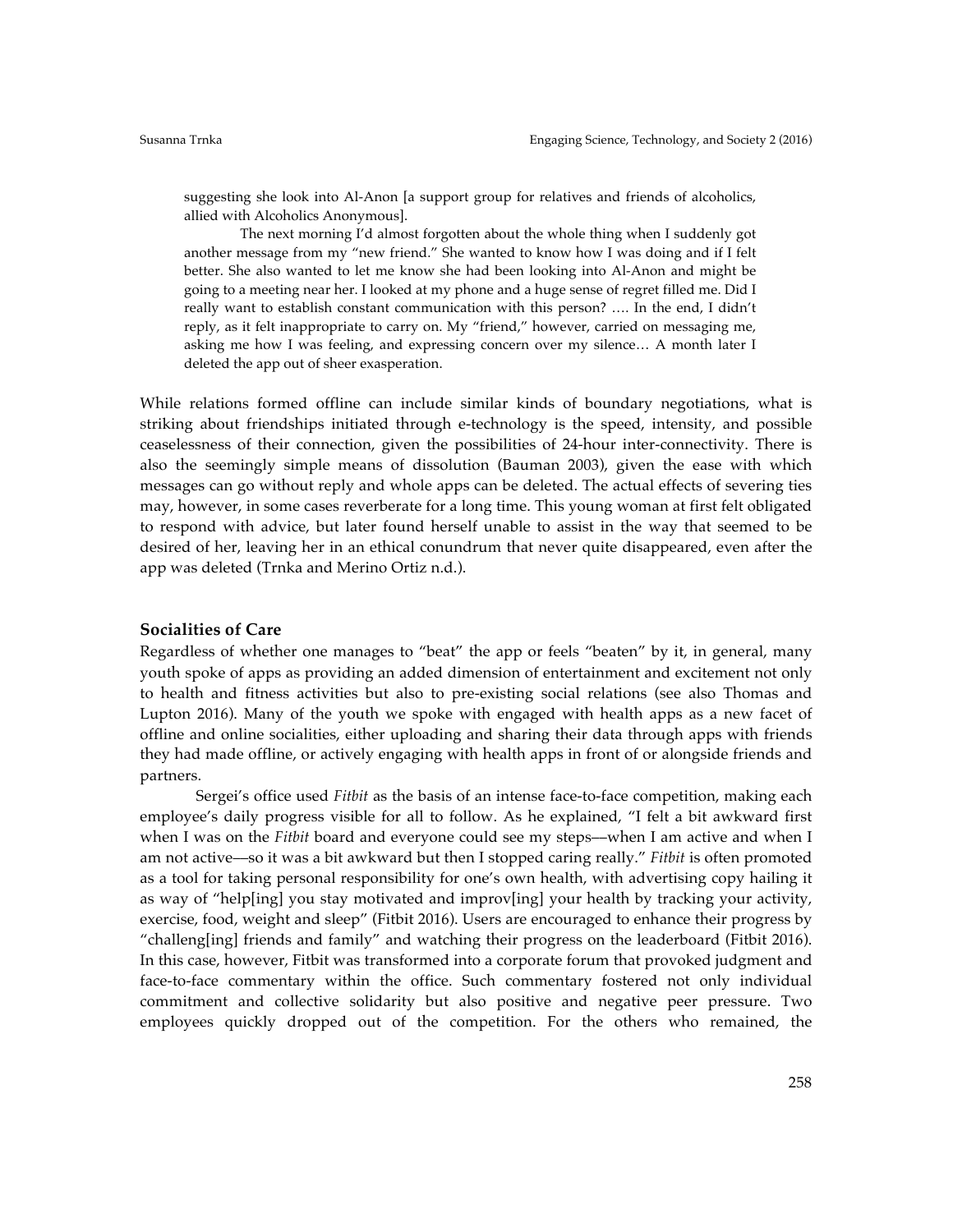leaderboard became a site of both humor and interpersonal rivalry. Sergei recounted, "it was a friendly competition. We had conversations about it, we had lots of jokes. [On the final day] literally everyone was on their feet running. ... The next day we all came in to work, [without getting] enough sleep but in a good mood, discussing how we were all running [through the night] for the competition." Sergei was a bit chagrined he did not win the *Fitbit* challenge but noted that the winner went through a huge transformation (losing weight and generally getting fit) which "is inspirational––it is. It is no secret to anyone that he has changed. Everyone has seen it and he has done well. … I am very goal driven myself so when I see an inspiration like that, then it inspires me even more."

Another part of the thrill for users is watching the technology unfold, seeing (as much as possible) how it works, and envisioning where it might lead. For Michael, the sleep app was intriguing because he wasn't sure how it worked, and while it's effectiveness seemed pretty limited at the moment—"it's like I don't completely trust it, ... just because maybe the technology isn't there yet to really give you [an] accurate precise thing"––he assumed it will improve. Some of the novelty and lack of trustworthiness is offset by the incorporation of health apps into preexisting assemblages of healthcare. Michael refrained from uploading his fitness data into the exercise app, instead choosing to keep track of his and his girlfriend's exercise sessions on a piece of graph paper they taped onto their refrigerator door. Having given up calorie counting, Sarah was keen to buy a *Fitbit* but worried about the effects the calorie-counting feature may have on her, proposing to cover it up with a piece of sticky tape so that the numbers would no longer be in view.

Many young people express similarly ambivalent relationships with the information they find online, both embracing it for the assistance it provides and seeking proof of its veracity. Sarah was living alone for the first time when she turned to health apps and the Internet for basic health advice. "Google is my parents," she said, with respect to how she makes sense of illness symptoms. But she also triangulates health regimes and information that she finds through apps with advice from her friends. Lilly went through a process of cross-checking all online information on multiple sites. Sergei at first recounted that he would never trust information from the web, but then described verifying online health information with colleagues and friends, and, in turn, double checking what they told him against information he found on websites. The ability to corroborate something across multiple sites, and to check its accordance with "common sense," frequently come to stand as the hallmarks of validity. As Sue explained of some of her attitudes to healthy living, "the reason I know these things is because I got it all from online. … I can't say that my sources are credible, but you know, it does make sense [and] I've heard this [specific advice] several times."

But users are also aware, many acutely so, of how health apps stand in for other services that they find preferable but too expensive, even in a state-supported medical system. An app or using "Dr. Google" were frequently cited as a much cheaper alternative to paying to see a physician. Some jokingly referred to their abilities to use apps to obtain access to higher-level services whose offline counterparts are far outside of their financial means. Michael, for example, laughingly explained that half the fun of the fitness app is that the "personal trainer" it provides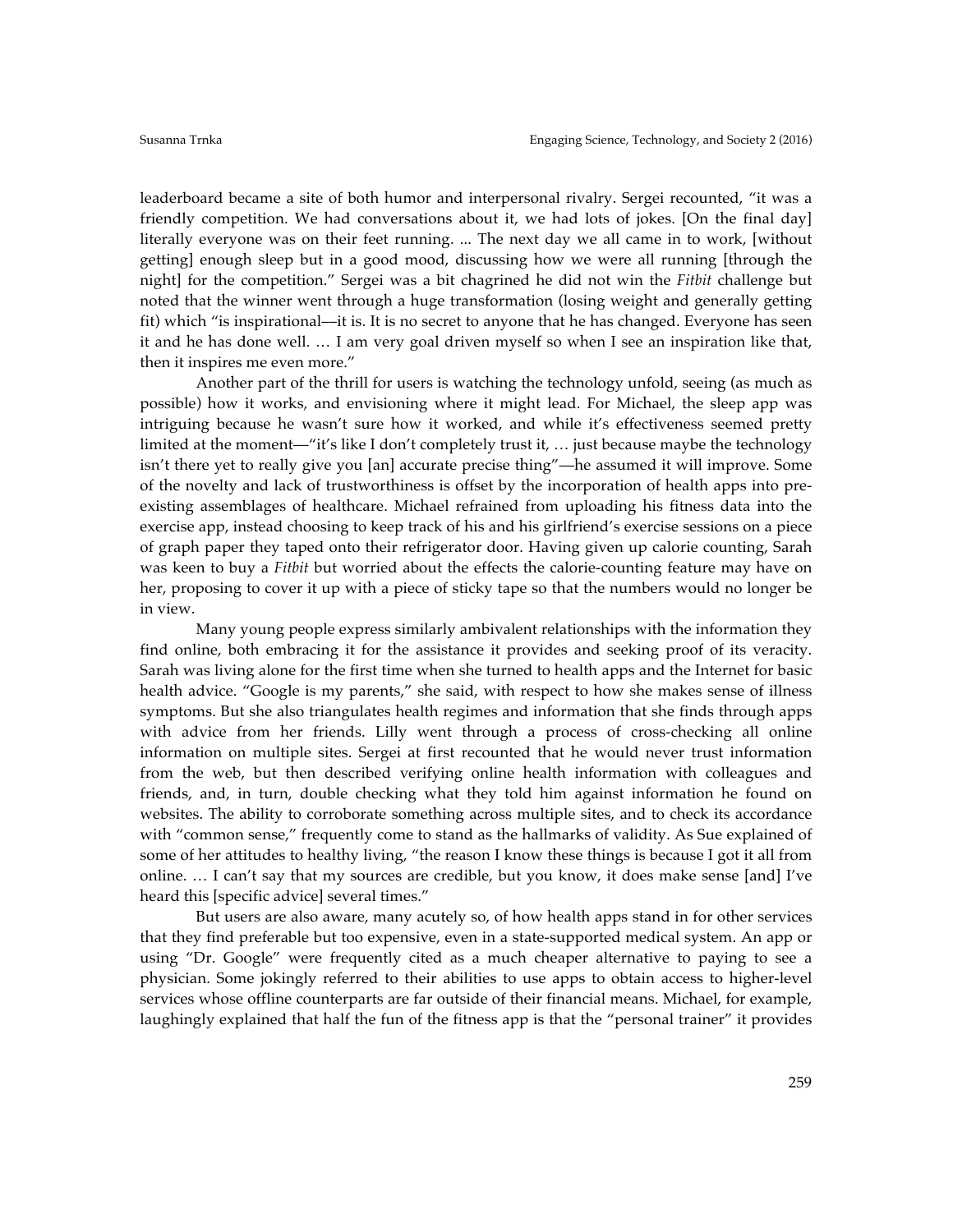is actually an "*impersonal* trainer" (i.e. a software program), while ruefully noting that he doesn't have the money to go to the gym, much less to work with a real personal trainer who would take into consideration his individual needs and progress.

Young people may thus be swayed by the promises of new technologies that stoke desire and fantasy (Sharp 2014; Turkle 2005, 2011), but many also actively employ pre-existing socialities to frame the knowledge they encounter online (c.f. boyd 2014). They are also keen to represent themselves as wary and alert to the possibilities of being caught out. Health apps are thus seen as appealing and fun, but many youth also suggest they need to be approached with a grain of salt, lest one be duped by empty promises.

#### **Crafting Selves Online**

The sensitivity of young people to encountering false or incorrect information online may be partly fuelled by their own online practices. Actively re-crafting one's online persona(s) appears to come naturally to those well-versed in putting their best face forward on *Facebook* and other social media sites. Health apps thus often appear to present youth with the alluring possibility of altering personal data in order to appear to have met their (self-determined) health and fitness goals.

Even the research assistant on this project, a graduate student in her mid-20's who was hired to try out health apps, was not immune, noting that she was tempted to "cheat" on the daily logs she entered into a meditation app. A long-time meditator, she explained,

According to my meditation stats [generated by the app], I am a failure––I do not meditate long enough, or change my mood significantly through meditation. Actually, I cannot really tell how long (or how "well") I meditate, as my logs are inconsistent and sporadic. I would have to be extremely disciplined if I wanted to produce more realistic charts and graphs. … Even more frustrating is how this app has a "My Progress" tab in which I never "Earn a Sticker" for improving my meditations … But what about other users? Are their logs equally flawed or are they the disciplined ones while I just lack the necessary willpower?" (Trnka and Merino Ortiz n.d.).

"Cheating" in the depiction of one's online self/selves might appear at first as a form of false representation, perhaps leading some to wonder why users would sacrifice the ability to improve the "real" self (through tools such as tracking) in order to improve the often-anonymous online presentation of the self. This, however, evades the point of how the self is variably constituted on- and offline (Boellstorff 2015; Turkle 2011). Just as presentations of the self diverge across multiple offline contexts, be they domestic, educational, or professional, online and offline selves do not necessarily have to replicate one another, much less entirely align, in order to be "real" enactments. As anthropologists have long pointed out, the concept of the "divisible self" enables an understanding of the self as socially constituted and frequently divergently so in different contexts (Marriott 1976; Strathern 1988). Users' doubling (or tripling, quadrupling, etc.) of the self online, uploading stats that ostensibly represent offline activity and are subject to the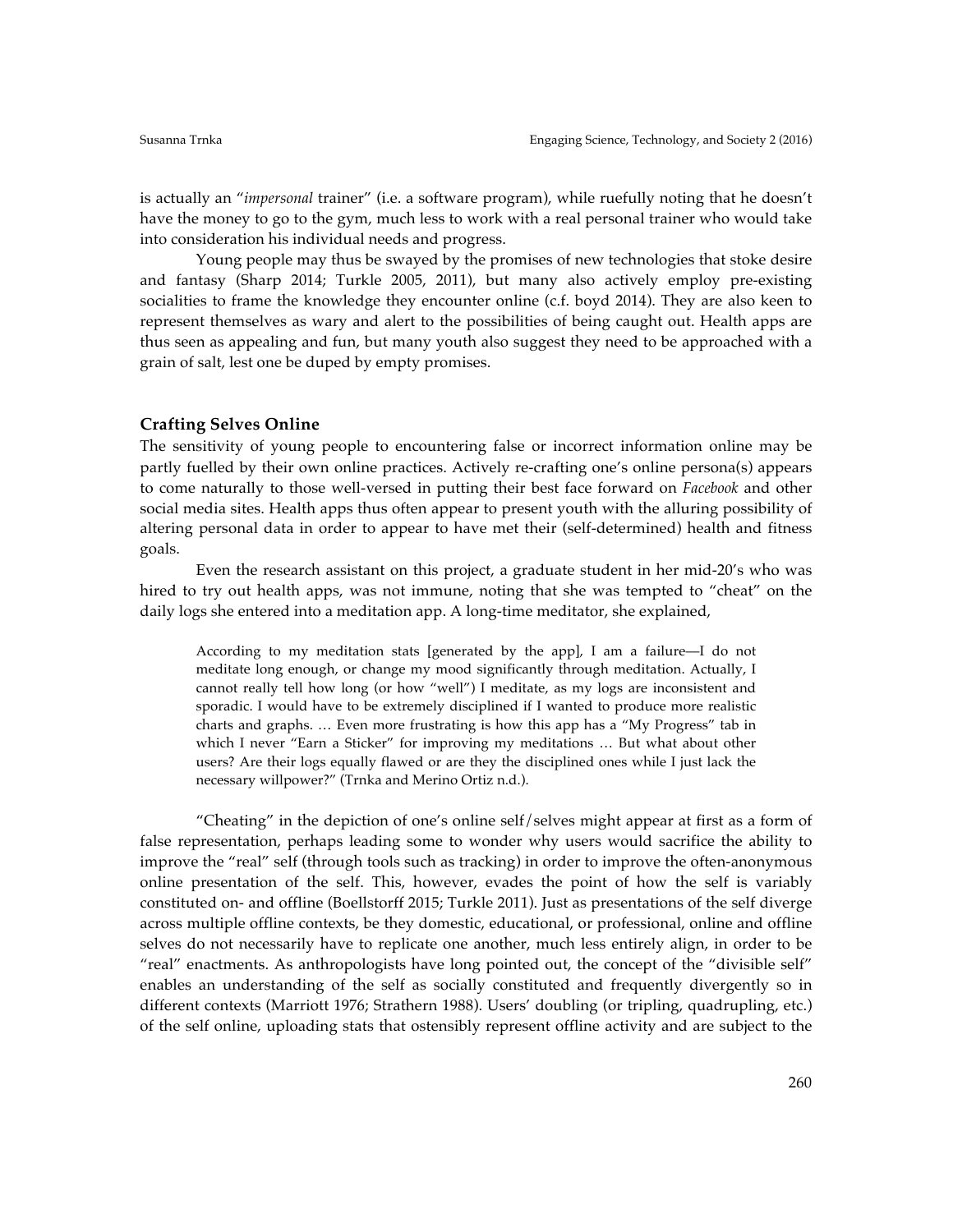gaze of others, is yet another site of identity creation. Indeed, achieving health as the crux of identity creation online might be more vital to some users than tracking "actual" offline activities. For others it is an unfortunate, or even troubling, misalignment between online and offline personas (as conveyed by their use of the word "cheating") but remains nonetheless alluring. Reducing this tension to "representation versus reality" doesn't capture the ways in which online representation is another form of reality (Boellstorff 2015).

One of the drives toward creative re-crafting of the self appears to be the wish to wipe away a sense of guilt. Another is the desire to take a more active role in online (and perhaps offline) socialities. Digital technologies open up the space for a particular kind of expertise that is primarily negotiated through representation and managed self-disclosure to an extent rarely available in offline relationships. On the *7 Cups* therapy website, Olivia was able to refashion herself as a listener/counselor providing advice to people she refers to as her "clients," despite the voluntary nature of her services. These activities are not only a part of how Olivia envisioned her "healing process" but also enabled a teenage girl to step into what is usually considered an adult role without any overt questioning of her status or abilities to do so. Given that her profile describes her as a listener available for both adults and teenagers, "clients" who may otherwise balk at receiving advice from a teenager are likely unaware of her age. Indeed, *7 Cups'* policies enable listeners as young as 15 to provide counseling (with the caveat that they should have parental consent), but it is hard to see what might stop youth younger than this age from "cheating" on their ages and taking part, if they wish to claim the identity of a counselor.

While the emphasis of neoliberal discourse rests firmly upon the activities undertaken by the self, self-care occurs, and often can only occur, in social contexts in which it is actively enabled by others (Trnka 2017). Indeed, some youth seek out such inter-personal contact, using health apps or Internet sites not only to obtain care from others, but also to provide acts of care to those in need. Their efforts depend largely on their abilities to craft online selves who are appealing to others. Even though early studies hailed the inherent egalitarianism of the Internet, recent research highlights the ways in which online power dynamics advantage some users over others (Boellstorff 2015). Knowledge and authority are asserted, and contested, in online health forums in particular ways that enable some participants, usually those who are savvy in quickly, briefly and provocatively expressing themselves in written form, to adopt modes of authority that might be foreclosed to others. Health and fitness thus become intensely socially-mediated experiences, mediated through (online and offline) engagements with those one meets online as well as through pre-existing socialities. Most of these are described as reciprocal exchanges, with youth taking part in both eliciting and providing advice.

More radically, a minority of youth recount that sometimes inspiration and peer-to-peer care are simply not enough, acknowledging how illness can strip even the most self-responsible subjects of their abilities to care for themselves. Jenna, who suffers from occasionally crippling anxiety and depression, was unusually forthright in asserting the importance of inherently unequal relations of care: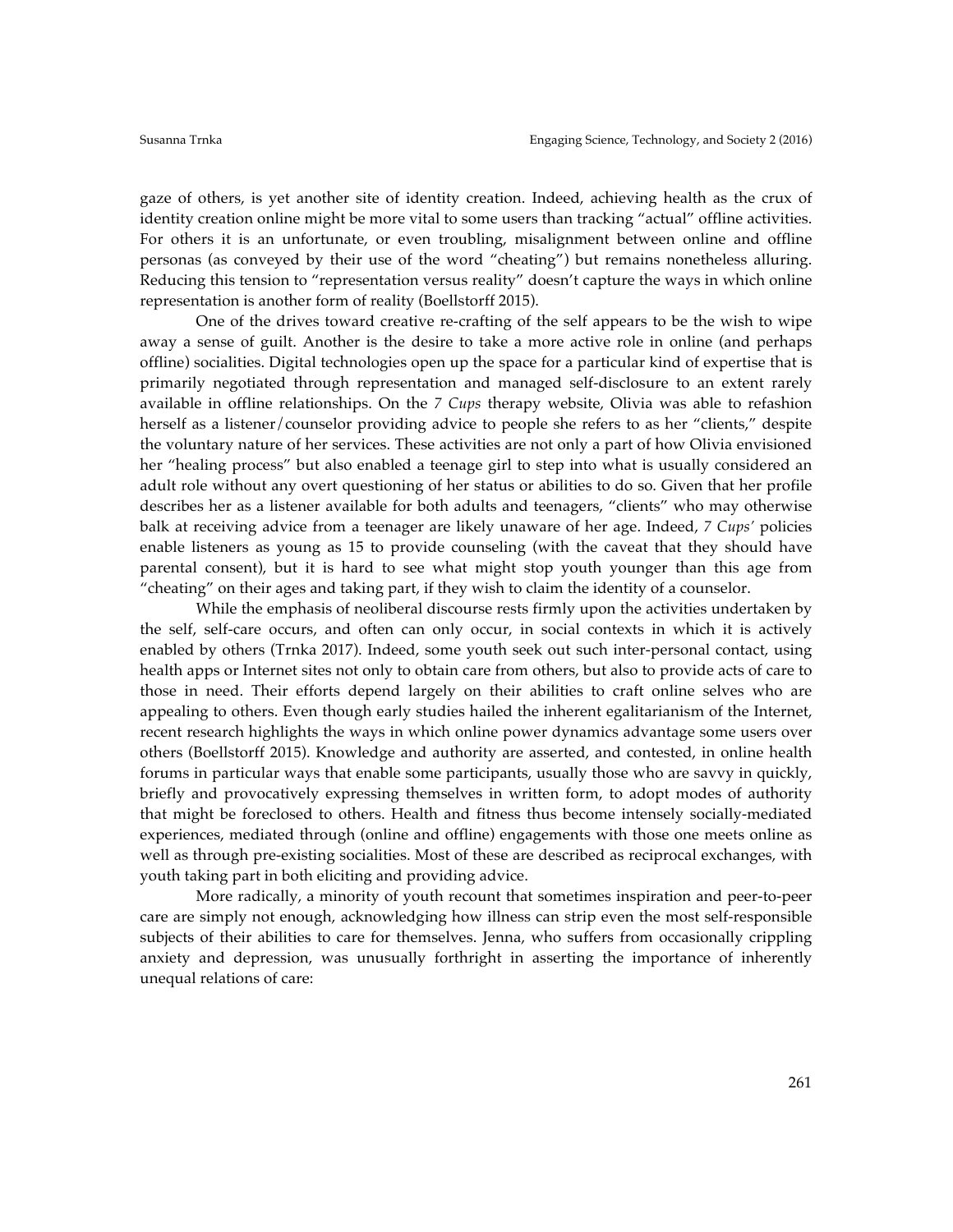So much of mental illness is imbalanced brain chemistry and if you keep that to yourself, I think you are basically putting yourself in a position where you don't see the full picture and are putting yourself in danger. … When it is chronic and long term and you are in a situation where you're behaving erratically, but you are justifying [your behavior], you are not gonna talk yourself down from doing something a wee bit extreme. Whereas health professionals can [step in]. … Like if you are having a bad week and you miss a doctor's appointment, your doctor is gonna ring up, especially with mental health stuff. They are gonna ring and they are gonna say, "How are you doing? You missed the appointment–– how come? When do you want to reschedule it for?" And so if you have not been out of bed in three days, your doctor is going to remind you of that and is going to motivate you to get up and come out. Whereas with a website you don't have to get out of bed to look at it, no one is gonna chase after you.

In her poignant critique of the dangers of over-emphasizing patient agency, Jenna suggested that even by radically extending the temporal and spatial coordinates of online healthcare, health apps cannot possibly match relationships in which agency and responsibility can radically shift between patient and caregiver on an as-needed basis (c.f. Mol 2008).

## **Conclusion**

I have underscored how the near ubiquitous and multi-varied nature of health apps has led users, particularly youth, to employ them for a wide range of purposes. As with the Internet, health apps have diversified health and fitness activities, creating sites of unregulated sale and distribution of health advice, new ways of constituting and tracking health, and expanded possibilities for interactive exchange. Facilitating multifarious modes of intra- and inter-personal activity, health apps have widened the temporal and spatial possibilities of therapeutic engagement. Though the "enchantments" of this new infrastructure may be many (Harvey and Knox 2012), for the moment, users' responses to health apps' effects range from anticipation and excitement to skepticism and fear.

In some ways, the affective forms of self-governance that health apps engender are no different from other moves to promote increased self-responsibility that are more broadly cultivated through the regimes of advanced liberalism. But by collapsing the spatial and temporal relations of technology use, mobile devices and the apps they enable heighten not only the possibilities of activities promoting responsibilization, but also, as some youth attest, the sense that there is no escaping from them. One can take responsibility for her or his own health by looking up information in medical textbooks or online; it is another matter when a health app sends you reminders that you haven't input your data that day (or in the last couple of hours), or when other users can instantaneously comment on your progress or make requests for your attention "anytime, anywhere." While increased self-responsibility, in particular through activities centered on self-surveillance and tracking, is one facet of what these technologies promote, having a sense of actual *agency* over one's health becomes part of a careful balancing act, calibrated against the need to both receive and give care to others, the pressures and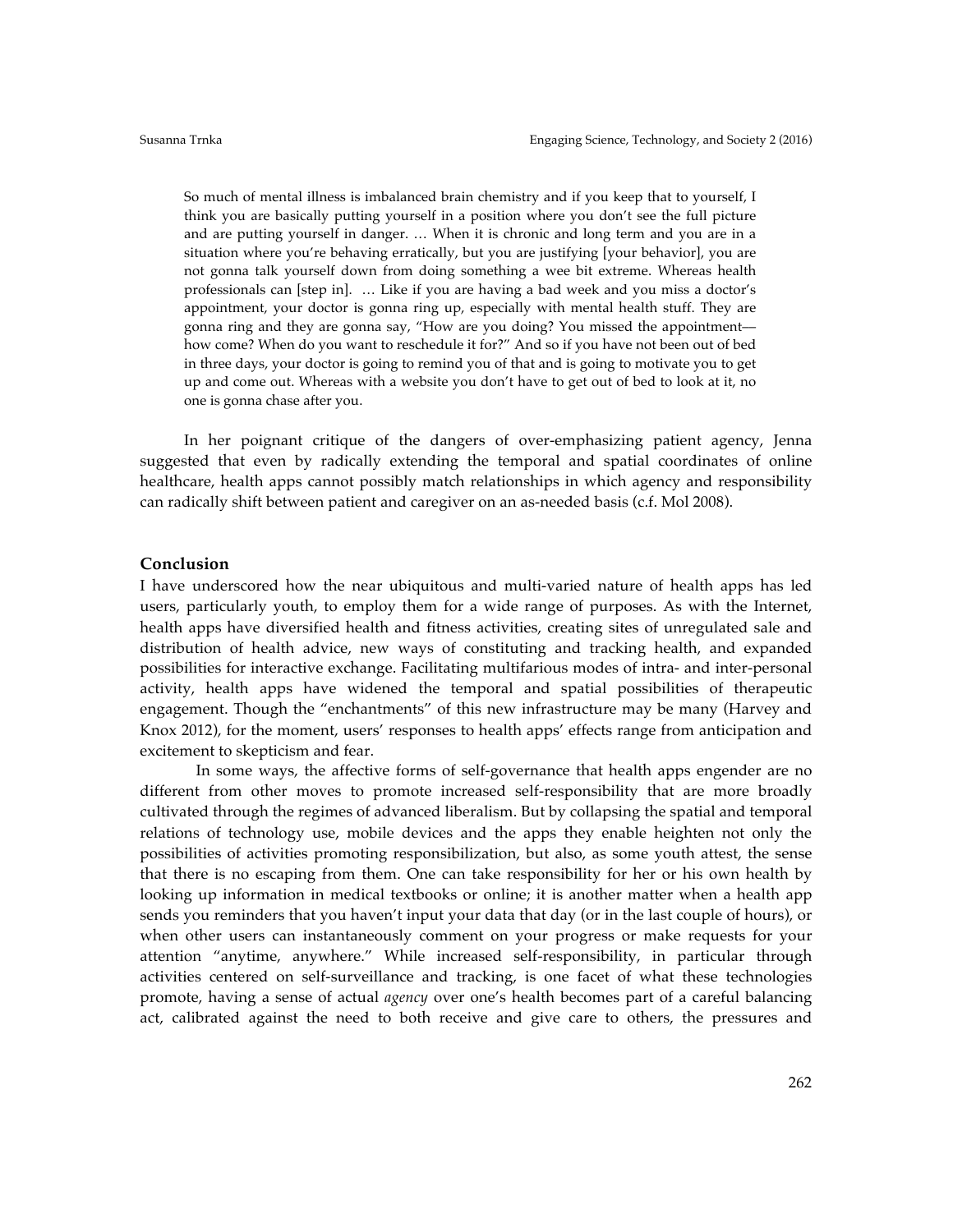expectations of one's (online/offline) communities, and the "demands" seemingly made by digital technologies themselves.

#### **References**

- Barnett, J.R. 2000. "Rationalising Hospital Services: Reflections on Hospital Restructuring and Its Impacts in New Zealand." *New Zealand Geographer* 56(1): 5-21.
- Bauman, Z. 2003. *Liquid Love: On the Frailty of Human Bonds*. Malden, MA: Polity.
- Boellstorff, T. 2015. *Coming of Age in Second Life: An Anthropologist Explores the Virtually Human.* Princeton, NJ: Princeton University Press.
- Boellstorff, T. and B. Maurer, eds. 2015. *Data, Now Bigger and Better!* Chicago, IL: Prickly Paradigm Press.
- Bowker, G. C. 1995. "Information Mythology: The World of/as Information." In *Information Acumen: The Understanding and Use of Knowledge in Modern Business.* Ed. L. Bud-Frierman. Pp. 231-247. London: International Thomson.
- boyd, d. 2014. *It's Complicated: The Social Lives of Networked Teens.* New Haven: Yale University Press.
- Broom, A. 2005. "Virtually He@lthy: The Impact of Internet Use on Disease Experience and the Doctor-patient Relationship." *Qualitative Health Research* 15: 325-345.
- Buijink, A., B. J. Visser, and L. Marshall. 2013. "Medical Aaps for Smartphones: Lack of Evidence Undermines Quality and Safety." *Evidence-Based Medicine* 18(3): 90-92.
- De Vries, I. 2012. *Tantalisingly Close: An Archaeology of Communication Desires in Discourses of Mobile Wireless Media*. Amsterdam: Amsterdam University Press.
- Du Bois-Reymond, M. 1998. "'I Don't Want to Commit Myself': Young People's Life Concepts." *Journal of Youth Studies* 1(1): 63–79.
- Dumit, J. 2012. *Drugs for Life: How Pharmaceutical Companies Define Our Health.* Durham, NC: Duke University Press.
- Fitbit. 2016. https://www.fitbit.com/nz. Accessed on June 16, 2016.
- Fitzgerald, R. 2004. "The New Zealand Health Reforms: Dividing the Labour of Care." *Social Science & Medicine* 58(2): 331-341.
- Foucault, M. 1997[1994]. *Ethics: Subjectivity and Truth*. New York: The New Press.
- Gibson, K., and C. Cartwright. 2014. "Young People's Experiences of Mobile Phone Text Counselling: Balancing Connection and Control." *Children and Youth Services Review* 43*:*  96-104.
- Goggin, G. 2011. "Ubiquitous Apps: Politics of Openness in Global Mobile Cultures." *Digital Creativity* 22(3): 148-159.
- Greenhouse, C. 1996. *A Moment's Notice: Time Politics across Cultures*. Ithaca: Cornell University Press.
- Harvey, P. and H. Knox. 2012. "The Enchantments of Infrastructure." *Mobilities* 7(4): 521-536.
- Jensen, C. B. 2016. "Pipe Dreams: Sewage Infrastructure and Activity Trails in Phnom Penh." *Ethnos* 1-21. DOI: 10.1080/00141844.2015.1107608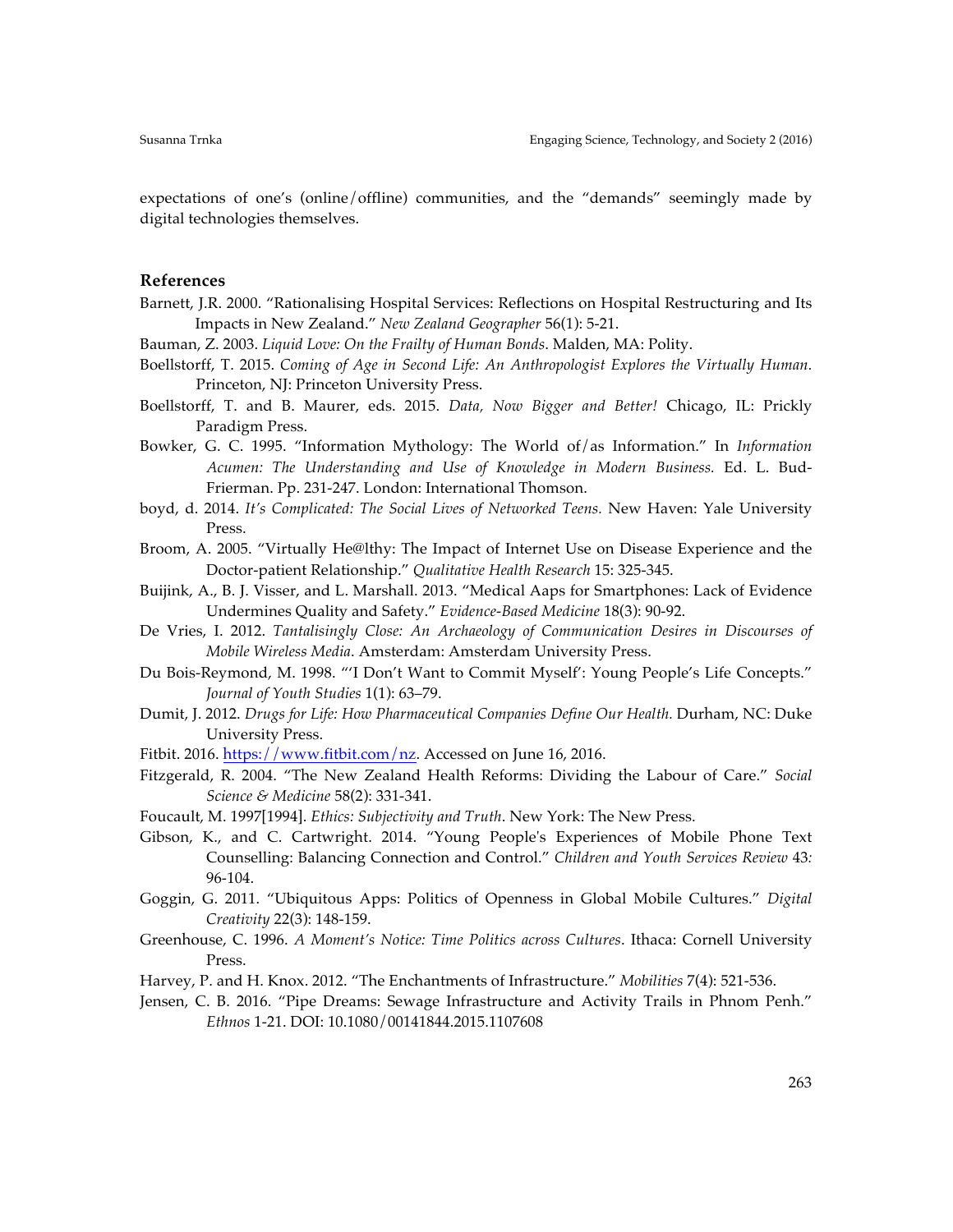- Kelsey, J. 1995. *The New Zealand Experiment: A World Model for Structural Adjustment*. Wellington: Bridget Williams Books.
- Kirmayer, L., E. Raikhel, and S. Rahimi. 2013. "Cultures of the Internet: Identity, Community and Mental Health." *Transcultural Psychiatry* 50(2): 165-191.
- Lewis, N. 2003. "Geographies of 'The New Zealand Experiment.'" *GeoJournal* 59: 161-166.
- Lewis, T. 2006. "DIY Selves? Reflexivity and Habitus in Young People's Use of the Internet for Health Information." *European Journal of Cultural Studies* 9(4): 461-479.
- Lupton, D. 2012. "M-health and Health Promotion: The Digital Cyborg and Surveillance Society." *Social Theory & Health* 10(3): 229-244.
- -----. 2013. "Quantifying the Body: Monitoring and Measuring Health in the Age of mHealth Technologies." *Critical Public Health* 23(4): 393-403.
- -----. 2014a. "The Commodification of Patient Opinion: The Digital Patient Experience Economy in the Age of Big Data." *Sociology of Health & Illness* 36(6): 856-869.
- -----. 2014b. "Critical Perspectives on Digital Health Technologies." *Sociology Compass* 8(12): 1344- 1359.
- -----. 2016. "Digitised Health, Medicine and Risk." *Health, Risk & Society* 17(7-8): 473-476.
- Marriott, M. 1976. "Hindu Transactions: Diversity without Dualism." In *Transaction and Meaning: Directions in the Anthropology of Exchange and Symbolic Behavior*. Ed. B. Kapferer. Pp. 109– 142. Philadelphia: Institute for the Study of Human Issues.
- Maturo, A. and F. Setiffi. 2016. "The Gamification of Risk: How Health Apps Foster Selfconfidence and Why This is Not Enough." *Health, Risk & Society* 17 (7-8): 477-494.
- Mol, A. 2008. *The Logic of Care: Health and the Problem of Patient Choice.* London: Routledge.
- Nicholls, B. 2014. "Fixing the Odds: Mobile Self-management Technology and the Ethical Constitution of Neoliberal Subjectivity." Presentation at the *Competing Responsibilities Conference*. Wellington, New Zealand. August 16.
- Riaz, S. 2015. "Health Apps on the Rise but Barriers Remain, Reveals Study." Mobile World Live, http://www.mobileworldlive.com/apps/news-apps/health-apps-on-the-rise-butbarriers-remain-reveals-study/, accessed February 3, 2016.
- Reeves, M. 2016. "Infrastructural Hope: Anticipating 'Independent Roads' and Territorial Integrity in Southern Kyrgyzstan." *Ethnos* 1-27. DOI: 10.1080/00141844.2015.1119176
- Rose, N. 2006. *The Politics of Life Itself: Biomedicine, Power, and Subjectivity in the Twenty-first Century.* Princeton, NJ: Princeton University Press.
- Rutz, H, ed. 1992. *The Politics of Time*. Washington, DC: American Anthropological Association.
- Sharp, L. A. 2014. *The Transplant Imaginary: Mechanical Hearts, Animal Parts, and Moral Thinking in Highly Experimental Science*. Berkeley, CA: University of California Press.
- Strathern, M. 1988. *The Gender of the Gift: Problems with Women and Problems with Society in Melanesia*. Berkeley, CA: University of California Press.
- Thomas, G. M., and D. Lupton. 2016. "Threat and Thrills: Pregnancy Apps, Risk and Consumption." *Health, Risk & Society* 17(7-8): 495-509.
- "Top 15 Most Popular Health Websites," 2016. eBizMBA: the e Business Guide, http://www.ebizmba.com/articles/health-websites, accessed on February 3, 2016.